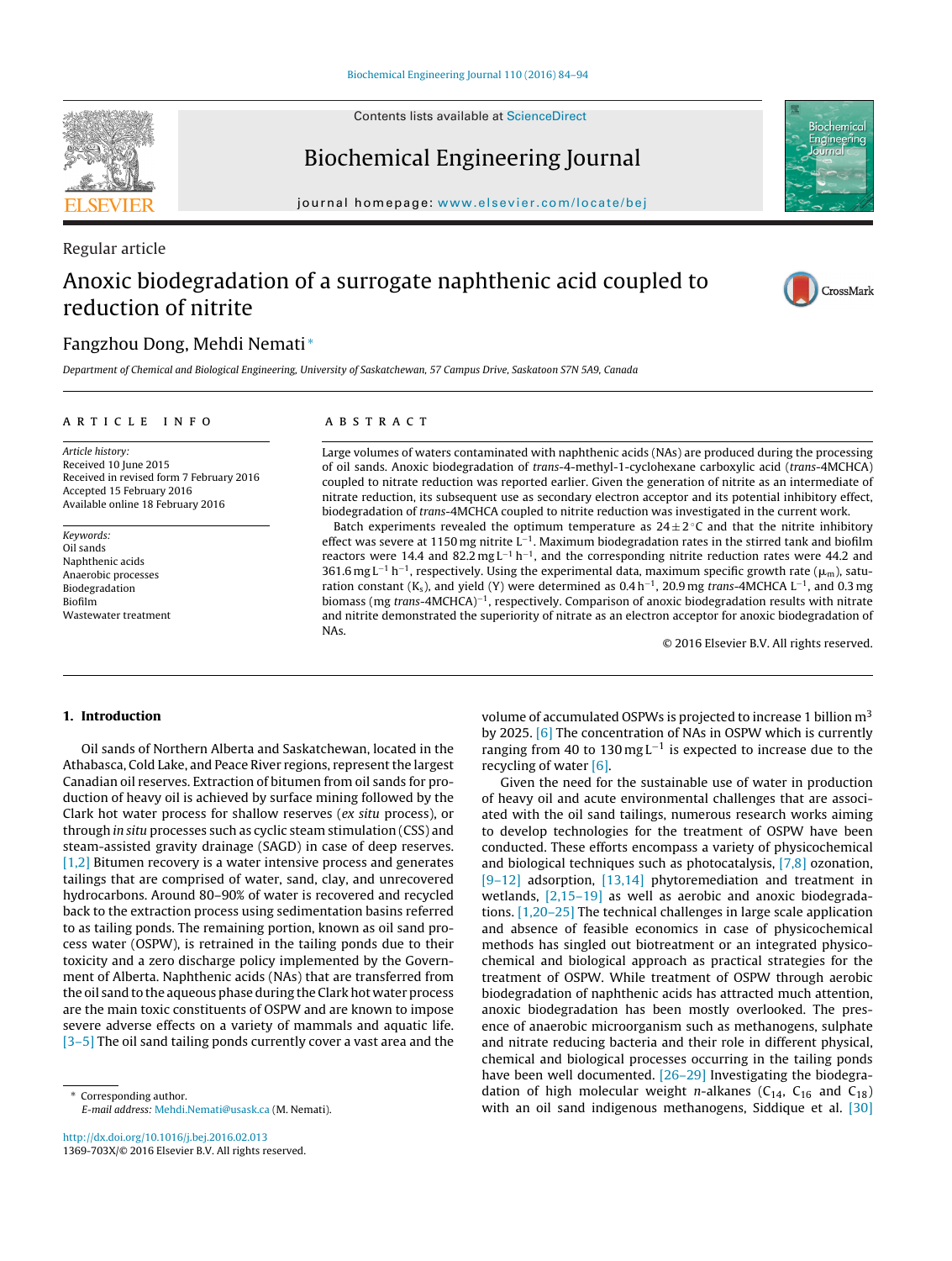reported a long lag phase in methanogenic activity and a period of  $\sim$ 440 days for complete biodegradation of 400 mg L<sup>-1</sup> of each individual n-alkane. Monitoring the biodegradation of n-alkanes (C11–C39) with oxygen and nitrate as terminal electron acceptors, Hasinger et al. [\[31\]](#page--1-0) reported that aerobic biodegradation followed well-established patterns (i.e. faster biodegradation of low molecular weight alkanes), while under denitrifying conditions lower molecular weight alkanes were the recalcitrant constitutes. Misiti et al. [\[32\]](#page--1-0) evaluated the inhibitory effect and biotransformation of a commercial naphthenic acid mixture on denitrification and methanogenesis processes and reported complete inhibition of methanogenesis by 80 mg L−<sup>1</sup> naphthenic acids. The denitrification was not affected even with  $400 \text{ mg } L^{-1}$  naphthenic acids. [\[32\]](#page--1-0) Interestingly biotransformation of naphthenic acids did not occur during the denitrification processes. Noah et al. [\[33\]](#page--1-0) studied the fate of organic matter, cell abundances and microbial community compositions during the processing of oil sands, tailings management, and in reclamation sites. Root-bearing horizons on reclamation sites exhibited cell abundances and high diversity in the make-up of microbial community. These authors identified nitrate in the pore water and roots as the most important stimulants for microbial growth. Using a microbial culture derived from an oil sand tailing pond, Folwell et al. [\[34\]](#page--1-0) investigated the anaerobic biodegradation of two model PAHs (pyrene and 2-methylnaphthalene) and two surrogate NAs (adamantane-1 carboxylic acid and an acid-extractable NAs from OSPW) under sulphate-reducing and methanogenic conditions. Of the tested compounds only 2-methylnaphthalene was significantly degraded after 260 days and the extent of biodegradation was higher under sulphate-reducing conditions. Results demonstrated that under anaerobic conditions, NAs and high-molecular-weight PAHs were the likely molecules to persist in OSPW.

The overview of the recent literature presented here reveals that the majority of earlier works have relied on aerobic biodegradation as the underlying process for the treatment of NA-contaminated waters and information on anaerobic (anoxic) alternatives is rather limited. A biotreatment process which relies on anoxic biodegradation could in fact eliminate the technical challenges and excessive cost associated with the aeration. Moreover, it could be utilized as an in situ treatment approach in anoxic stabilization ponds that are amended with a proper electron acceptor such as nitrate. Results of our earlier work on anoxic biodegradation of a surrogate naphthenic acid, trans-4-methyl-1-cyclohexane carboxylic acid (trans-4MCHCA), under denitrifying conditions has confirmed the effectiveness of this approach. [\[1\]](#page--1-0) Specifically these results demonstrated that biodegradation of trans-4MCHCA was coupled to reduction of nitrate to nitrite and subsequent consumption of produced nitrite as a secondary electron acceptor. Interestingly, the anoxic biodegradation rates obtained in continuous stirred tank reactor (CSTR) and biofilm reactor were similar or higher than those obtained under aerobic conditions. [\[1,23\]](#page--1-0) Considering the production of nitrite as an intermediate of nitrate reduction, its subsequent use as a secondary electron acceptor during the anoxic biodegradation, and the potential inhibitory effect that nitrite could impose on microbial activity, it is critical to develop a thorough understanding of biodegradation of NAs in the presence of nitrite. Therefore, in the present work anoxic biodegradation of trans-4MCHCA coupled to reduction of nitrite was investigated. Effects of NA concentration, temperature and the inhibitory effect of nitrite were examined in batch system. Biodegradation of trans-4MCHCA in the presence of nitrite was further evaluated in continuously operated stirred tank and biofilm reactors and the resulting data were compared with those obtained with nitrate in similar systems. Using the experimental data the biokinetic coefficients for anoxic biodegradation of trans-4MCHCA coupled to denitritation were also determined.

#### **2. Materials and methods**

#### 2.1. Surrogate naphthenic acid, microbial culture and medium

Given the extensive information on aerobic and anoxic biodegradation of trans-4-methyl-1-cyclohexane carboxylic acid (trans-4MCHCA,  $C_8H_{14}O_2$ , CAS No.: 13064-83-0; Alfa Aesar) from our earlier works [\[1,6,22–25\],](#page--1-0) this compound was used as the surrogate NA in the current study. This choice made it possible to compare the kinetics of NA biodegradation in the presence of various electron acceptors (i.e. oxygen, nitrate and nitrite).

The microbial culture used in this study was a mixed culture, enriched from the soil of an industrial site contaminated with heavy hydrocarbons. [22-25] This culture that has been characterized and used for aerobic biodegradation of naphthenic acids in earlier works, [\[22–25\]](#page--1-0) was recently acclimated to anoxic conditions and used for biodegradation of trans-4MCHCA in the presence of nitrate. [\[1\]](#page--1-0) Detailed characteristic and procedures for enrichment and acclimation have been described elsewhere [\[1,22–25\].](#page--1-0) In brief Pseudomonas aeruginosa and Alcaligenes paradoxus were the dominant species in this culture.Modified McKinney's medium containing 100.0 mg L<sup>-1</sup> trans-4MCHCA and 460.0 mg L−<sup>1</sup> nitrite ion (added as sodium nitrite) was used for the culture maintenance. The applied trans-4MCHCA concentration was consistent with NA concentration range encountered in the tailing ponds (40–130 mg L<sup>-1</sup>) and similar to that used in our earlier work with nitrate. [\[1\]](#page--1-0) Modified McKinney's medium contained per liter: 840.0 mg  $KH<sub>2</sub>PO<sub>4</sub>$ , 750.0 mg  $K<sub>2</sub>HPO<sub>4</sub>$ , 474.0 mg  $(NH_4)_2$ SO<sub>4</sub>, 60.0 mg NaCl, 60.0 mg CaCl<sub>2</sub>, 60.0 mg MgSO<sub>4</sub>.7H<sub>2</sub>O, 20.0 mg Fe(NH<sub>4</sub>)<sub>2</sub>SO<sub>4</sub>.6H<sub>2</sub>O and 1.0 mL of micronutrient solution. The micronutrient solution contained per liter:  $600.0$  mg  $H_3BO_3$ , 400.0 mg CoCl<sub>3</sub>, 200.0 mg ZnSO<sub>4</sub>.7H<sub>2</sub>O, 60.0 mg MnCl<sub>2</sub>, 60.0 mg NaMoO<sub>4</sub> $-2H_2$ O, 40.0 mg NiCl<sub>2</sub>, 20.0 mg CuCl<sub>2</sub> [\[25–27\].](#page--1-0)

Cultures were prepared in serum bottles containing 90.0 mL sterilized modified McKinney's medium with 100.0 mg  $L^{-1}$  trans-4MCHCA, 460.0 mg L<sup>-1</sup> nitrite ion and 10.0 mL of a seven day old culture as inoculum (10%  $v/v$ ). It should pointed out that a seven day old culture is in the mid to late exponential phase of growth and has a high cell density. Our repeated tests under similar experimental conditions but with different inocula has demonstrated the reproducible activity of such culture. [\[1\]](#page--1-0) Prior to inoculation, the medium was purged with filter sterilized nitrogen gas for 5–10 min to achieve anoxic conditions. Initially a culture grown on trans-4MCHCA and nitrate was used as the inoculum. The resulting culture was then used in subsequent culturing. Cultures weremaintained at room temperature ( $24 \pm 2$  °C). Subculturing was carried out on a bi-weekly basis.

#### 2.2. Anoxic biodegradation and denitritation in batch system

Effect of initial trans-4MCHCA concentration was investigated using 100.0 and 250.0 mg L<sup>-1</sup> trans-4MCHCA with the corresponding nitrite concentrations of 460.0 and 828.0 mg  $L^{-1}$ , respectively. The required level of nitrite was determined through a number of preliminary experiments. These experiments also revealed that combination of NA at concentrations higher than 250.0 mg L<sup>-1</sup> together with required nitrite (concentrations higher than 828.0 mg  $L^{-1}$ ) hampered the microbial activity severely. Thus higher concentrations of trans-4MCHCA were not evaluated. In all cases serum bottles containing 90.0 mL sterilized modified McKinney's medium with designated trans-4MCHCA and nitrite concentrations was purged with filter sterilized nitrogen gas for 5–10 min and inoculated by a seven day old culture (10% v/v). Serum bottles were maintained at room temperature  $(24 \pm 2 \degree C)$ and sampled regularly. The optical density, residual concentrations of trans-4MCHCA and nitrite were determined in these samples. To